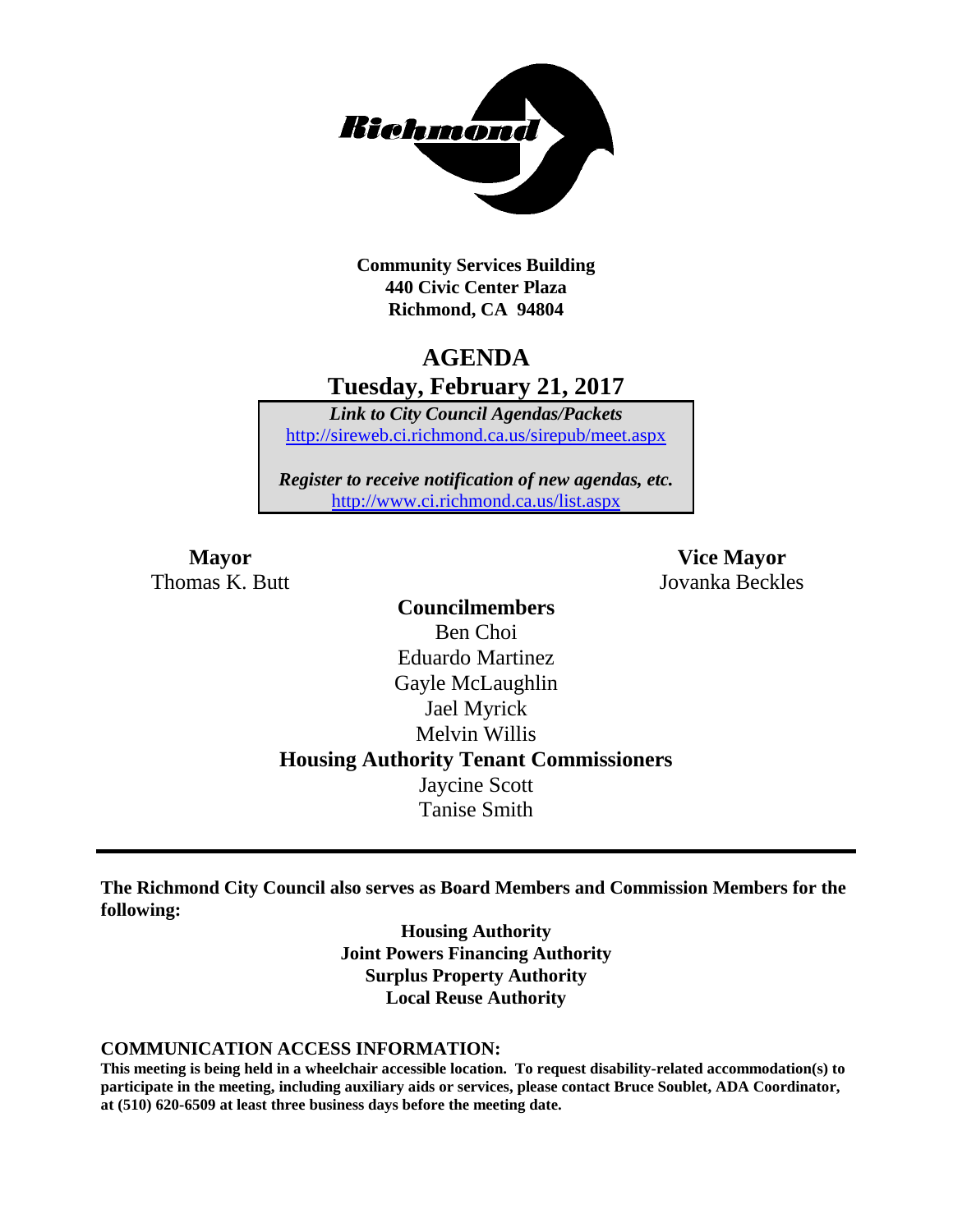# **MEETING PROCEDURES**

The City of Richmond encourages community participation at its City Council meetings and has established procedures that are intended to accommodate public input in a timely and time-sensitive way. As a courtesy to all members of the public who wish to participate in City Council meetings, please observe the following procedures:

**PUBLIC COMMENT ON AGENDA ITEMS:** Anyone who desires to address the City Council on items appearing on the agenda must complete and file a pink speaker's card with the City Clerk **prior** to the City Council's consideration of the item. Once the City Clerk has announced the item, no person shall be permitted to speak on the item other than those persons who have submitted their names to the City Clerk. Your name will be called when the item is announced for discussion. **Each speaker will be allowed up to TWO (2) MINUTES to address the City Council on NON-PUBLIC HEARING items listed on the agenda. Speakers are allowed up to THREE (3) minutes on PUBLIC HEARING items.**

**OPEN FORUM FOR PUBLIC COMMENT:** Individuals who would like to address the City Council on matters not listed on the agenda or on items remaining on the consent calendar may do so under Open Forum. All speakers must complete and file a pink speaker's card with the City Clerk **prior** to the commencement of Open Forum. The amount of time allotted to individual speakers shall be determined based on the number of persons requesting to speak during this item. **The time allocation for each speaker will be as follows:** 15 or fewer speakers, a maximum of 2 minutes; 16 to 24 speakers, a maximum of 1 and one-half minutes; and 25 or more speakers, a maximum of 1 minute.

### **SPEAKERS ARE REQUESTED TO OCCUPY THE RESERVED SEATS IN THE FRONT ROW BEHIND THE SPEAKER'S PODIUM AS THEIR NAME IS ANNOUNCED BY THE CITY CLERK.**

**CONSENT CALENDAR:** Consent Calendar items are considered routine and will be enacted, approved or adopted by one motion unless a request for removal for discussion or explanation is received from the audience or the City Council. A member of the audience requesting to remove an item from the Consent Calendar must first complete a speaker's card and discuss the item with a City staff person who has knowledge of the subject material, prior to filing the card with the City Clerk and **prior** to the City Council's consideration of Agenda Review. An item removed from the Consent Calendar may be placed anywhere on the agenda following the City Council's agenda review.

**CONDUCT AT MEETINGS:** Richmond City Council meetings are limited public forums during which the City strives to provide an open, safe atmosphere and promote robust public debate. Members of the public, however, must comply with state law, as well as the City's laws and procedures and may not actually disrupt the orderly conduct of these meetings. The public, for example, may not shout or use amplifying devices, must submit comment cards and speak during their allotted time, may not create a physical disturbance, may not speak on matters unrelated to issues within the jurisdiction of the City Council or the agenda item at hand, and may not cause immediate threats to public safety.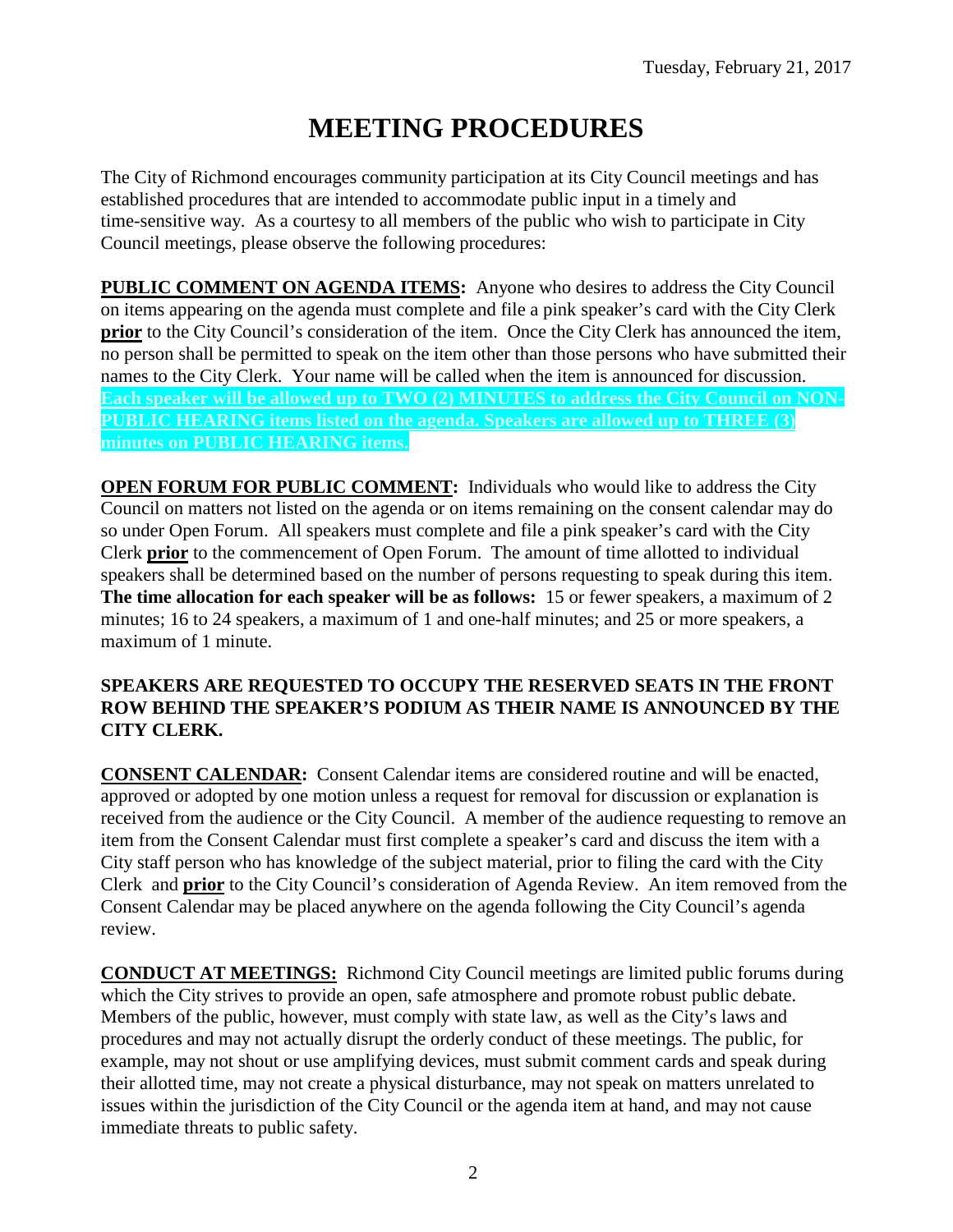**CITY HARASSMENT POLICY:** The City invites public comment and critique about its operations, including comment about the performance of its public officials and employees, at the public meetings of the City Council and boards and commissions. However, discriminatory or harassing comments about or in the presence of City employees, even comments by third parties, may create a hostile work environment, if severe or pervasive. The City prohibits harassment against an applicant, employee, or contractor on the basis of race, religious creed, color, national origin, ancestry, physical disability, medical condition, mental disability, marital status, sex (including pregnancy, childbirth, and related medical conditions), sexual orientation, gender identity, age or veteran status, or any other characteristic protected by federal, state or local law. In order to acknowledge the public's right to comment on City operations at public meetings, which could include comments that violate the City's harassment policy if such comments do not cause an actual disruption under the Council Rules and Procedures, while taking reasonable steps to protect City employees from discrimination and harassment, City Boards and Commissions shall adhere to the following procedures. If any person makes a harassing remark at a public meeting that violates the above City policy prohibiting harassment, the presiding officer of the meeting may, at the conclusion of the speaker's remarks and allotted time: (a) remind the public that the City's Policy Regarding Harassment of its Employees is contained in the written posted agenda; and (b) state that comments in violation of City policy are not condoned by the City and will play no role in City decisions. If any person makes a harassing remark at a public meeting that violates the above City policy, any City employee in the room who is offended by remarks violating the City's policy is excused from attendance at the meeting. No City employee is compelled to remain in attendance where it appears likely that speakers will make further harassing comments. If an employee leaves a City meeting for this reason, the presiding officer may send a designee to notify any offended employee who has left the meeting when those comments are likely concluded so that the employee may return to the meeting. The presiding officer may remind an employee or any council or board or commission member that he or she may leave the meeting if a remark violating the City's harassment policy is made. These procedures supplement the Council Rules and Procedures relating to disruption of orderly conduct at Council meetings.

Any law enforcement officer on duty or whose service is commanded by the presiding officer shall be Sergeant-at-Arms of the Council meetings. He/she, or they, shall carry out all orders and instructions given by the presiding officer for the purpose of maintaining order and decorum at the Council meetings (City Council Rules of Procedure and Order Section III F, RMC Section 2.12.030).

**\*\*\*\*\*\*\*\*\*\*\*\*\*\*\*\*\*\*\*\*\*\*\*\*\*\*\*\*\*\*\*\*\*\*\*\*\*\*\*\*\*\*\*\*\*\*\*\*\*\*\*\*\*\*\*\*\*\***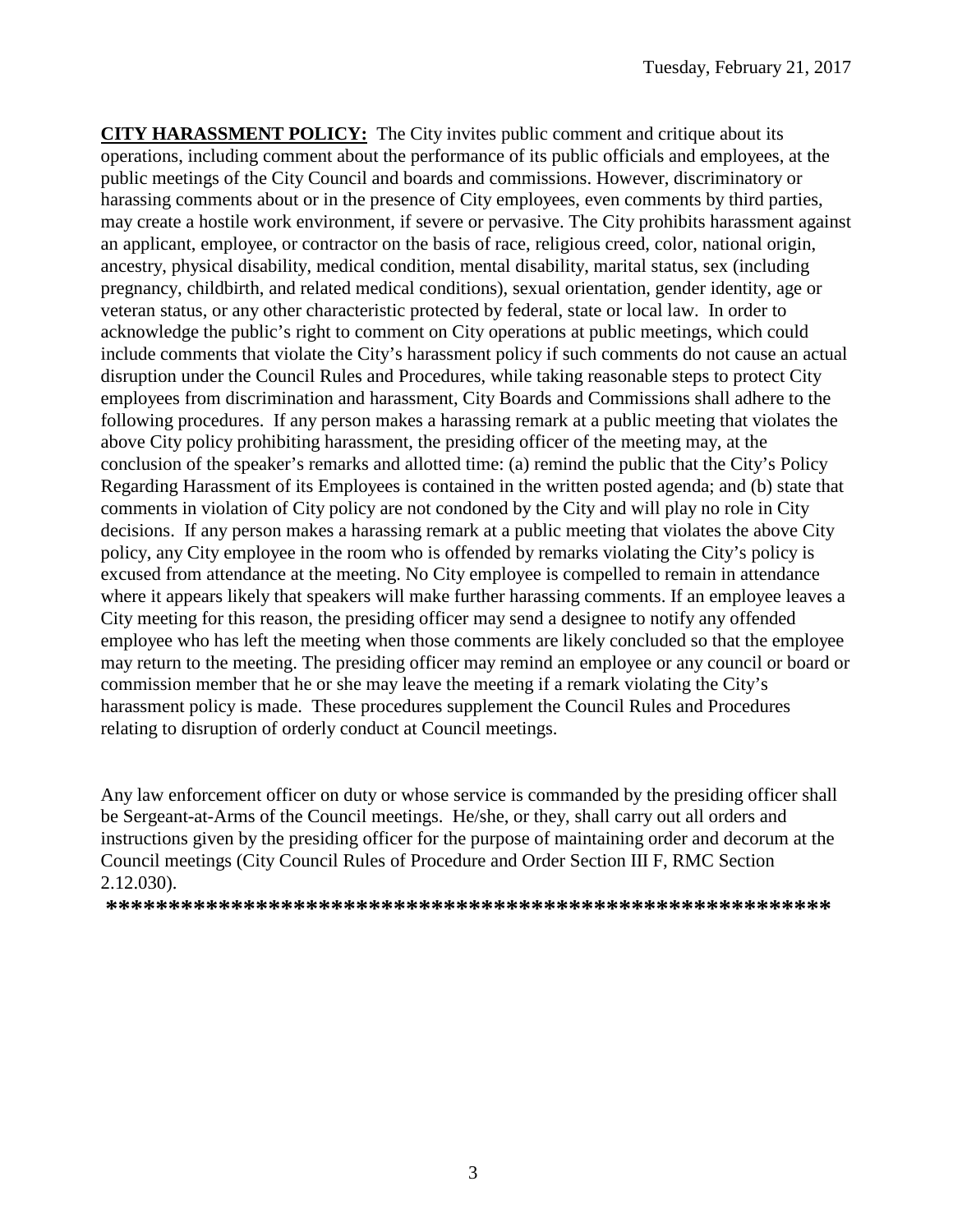## **OPEN SESSION TO HEAR PUBLIC COMMENT BEFORE CLOSED SESSION**

6:00 p.m.

### **A. ROLL CALL**

**B. PUBLIC COMMENT BEFORE CLOSED SESSION**

### **C. ADJOURN TO CLOSED SESSION**

### **CLOSED SESSION**

Shimada Room of the Community Services Building

### **A. CITY COUNCIL**

CONFERENCE WITH LEGAL COUNSEL - EXISTING LITIGATION (Subdivision [a] of Government Code Section 54956.9):

San Francisco vs. Trump

County of Santa Clara vs. Trump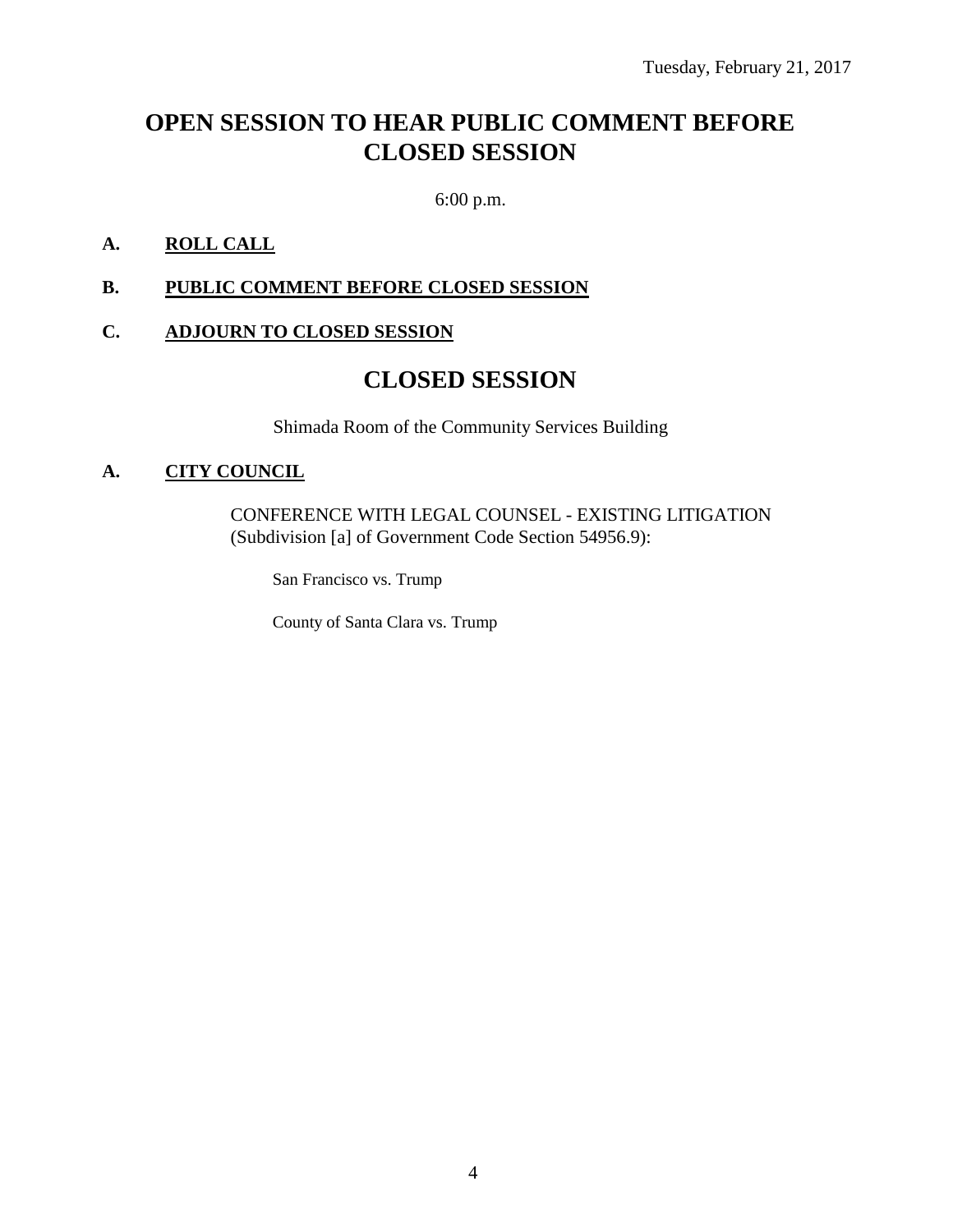## **SPECIAL MEETING OF THE RICHMOND HOUSING AUTHORITY**

6:25 p.m.

- **A. PLEDGE TO THE FLAG**
- **B. ROLL CALL**
- **C. STATEMENT OF CONFLICT OF INTEREST**
- **D. AGENDA REVIEW**
- **E. OPEN FORUM FOR PUBLIC COMMENT**

#### **F. HOUSING AUTHORITY CONSENT CALENDAR**

- **F-1.** ADOPT a resolution authorizing the Housing Authority to revise the Section 8 Housing Choice Voucher Program Housing Payment Standards (HPS), consistent with the federal Department of Housing and Urban Development's (HUD's) increased Fair Market Rent (FMR) rates for Contra Costa County effective 2017. (This item was reviewed and recommended for approval by the Housing Advisory Commission at its meeting held on February 13, 2017) - Housing Authority (Tim Jones 621-1310).
- **F-2.** ADOPT a resolution approving the revisions to Chapter 8 of the Housing Authority's Admissions and Continued Occupancy Policies (ACOP) and Page 9 of the Authority's Procurement Standard Operating Procedures. (This item was reviewed and recommended for approval by the Housing Advisory Commission at its meeting held on February 13, 2017) - Housing Authority (Tim Jones 621- 1310).
- **F-3.** ADOPT a resolution to approve a contract with Communications Service Company for fire alarm system testing, inspections and maintenance services for the Housing Authority's Nevin Plaza public housing development for an amount not to exceed \$30,000 per year for a three-year term. (This item was reviewed and recommended for approval by the Housing Advisory Commission at its meeting held on February 13, 2017) - Housing Authority (Tim Jones 621-1310).
- **F-4.** APPROVE the minutes of the July 26 and December 20, 2016, Richmond Housing Authority Meetings - City Clerk's Office (Pamela Christian 620-6513).

### **G. ADJOURNMENT**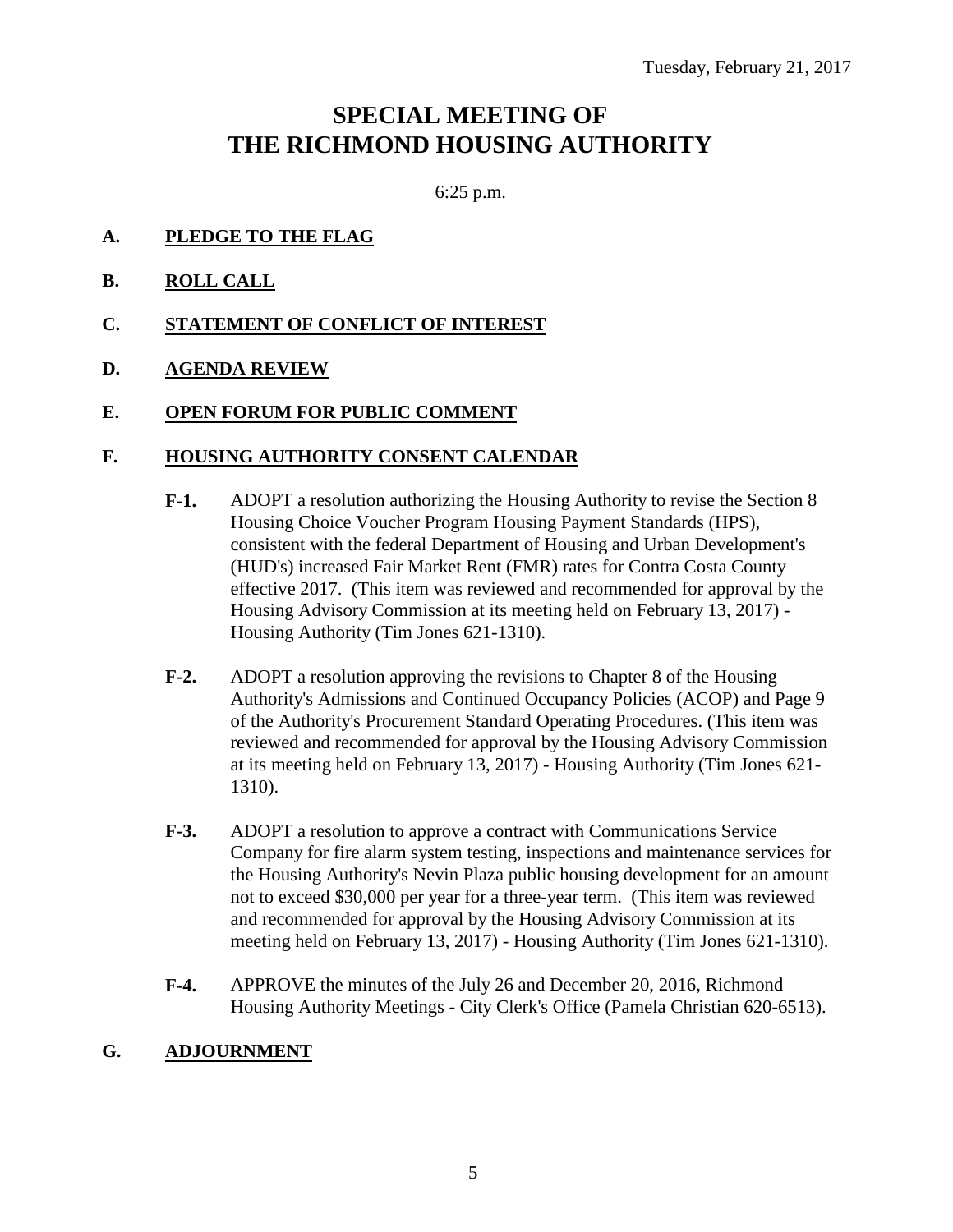## **REGULAR MEETING OF THE SUCCESSOR AGENCY TO THE RICHMOND COMMUNITY REDEVELOPMENT AGENCY AND RICHMOND CITY COUNCIL**

6:30 p.m.

### **A. ROLL CALL**

- **B. STATEMENT OF CONFLICT OF INTEREST**
- **C. AGENDA REVIEW**

### **D. REPORT FROM THE CITY ATTORNEY OF FINAL DECISIONS MADE DURING CLOSED SESSION**

- **E. REPORT FROM THE CITY MANAGER**
- **F. OPEN FORUM FOR PUBLIC COMMENT**

### **G. SUCCESSOR AGENCY TO THE RICHMOND COMMUNITY REDEVELOPMENT AGENCY CONSENT CALENDAR**

**G-1.** ADOPT a resolution authorizing the execution of a Novation Agreement with the U.S. Environmental Protection Agency Region 9 (EPA) for continued operation of the Brownfield Revolving Loan Fund and transferring the obligations of the Closeout Agreement with the EPA for that fund from the Successor Agency to the Richmond Community Redevelopment Agency to the City of Richmond - Successor Agency to the Richmond Community Redevelopment Agency (Tim Jones 621-1310).

### **H. CITY COUNCIL CONSENT CALENDAR**

**H-1.** AUTHORIZE the City Manager or designee to take all actions necessary, including administrative management and project verification, to implement an enhanced energy efficiency multi-family residential homes incentive program in partnership with Marin Clean Energy (MCE) utilizing \$125,000 of Environmental and Community Investment Agreement funding; and APPROVE a contract with energy efficiency program administrator DNV GL to administer enhanced energy incentives to Richmond businesses for an amount not to exceed \$125,000 for a term ending December 31, 2018 - City Manager's Office (Bill Lindsay 620-6512).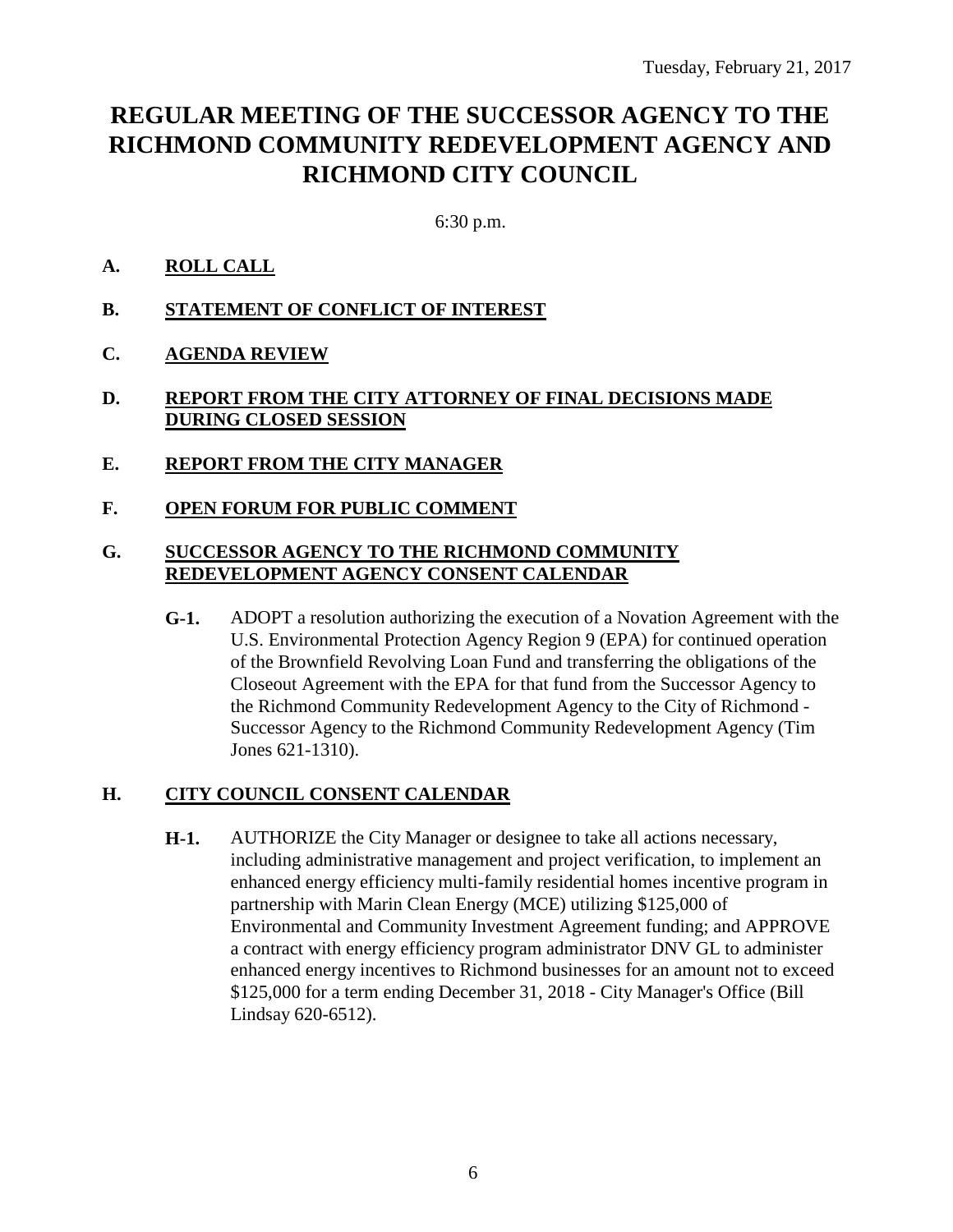- **H-2.** APPROVE a contract with Marken Mechanical Services Inc. to perform asneeded major mechanical building maintenance services at various City facilities including the Civic Center Plaza, Main Library and the two Swim Centers in an amount not to exceed \$150,000 over a three year period, with an option to extend an additional two years at \$50,000 per year - Department of Infrastructure Maintenance and Operations (Tim Higares 620-6508).
- **H-3.** APPROVE contract amendment #4 with BioMax Environmental Services, LLC, in the amount of \$50,000 for on-call services regarding monitoring the level of hydrogen sulfide gas at and around the wastewater treatment plant, Point Richmond, Washington Elementary School and other neighboring communities for a total amount not to exceed \$230,000 - Water Resource Recovery Department (Ryan Smith 620-5486).
- **H-4.** RECEIVE a report on the Richmond Municipal Sewer District for the month of December 2016 - Water Resource Recovery Department (Ryan Smith 620-5486).
- **H-5.** APPROVE a three (3) year contract, with a two (2) year renewal option, with Sonoma Technologies, Inc. to remove the existing Jerome® hydrogen sulfide meters and install and maintain three (3) new, hydrogen sulfide monitors that will be (permanently) located at the Wastewater Treatment plant and at Washington Elementary School in an amount not to exceed \$610,080 - Water Resource Recovery Department (Ryan Smith 620-6594).
- **H-6.** APPROVE AND APPROPRIATE grant funding of \$24,000 to cover program start-up costs, program management fees, including supplies, for the full-time placement and service of two (2) VISTA members - Community Services Department (Rochelle Monk 620-6511).
- **H-7.** ADOPT a resolution to accept and appropriate \$81,644.00 in grant funding from the California Department of Justice, Community Policing Development Program awarded to the Richmond Police Department for their assistance in the development of police stop-data collection guidelines - Police Department (Chief Allwyn Brown 621-1802).
- **H-8.** APPROVE actions to update the Commission on Aging; APPOINT Linda Onita Atkins, new appointment, seat #5, filling an unexpired term with an expiration date of May 19, 2017 - Office of the Mayor (Mayor Tom Butt 620-6503).
- **H-9.** APPROVE actions to update the Library Commission; APPOINT Isabel Emerson, new appointment, seat #1, filling an unexpired term with an expiration date of July 1, 2018 - Office of the Mayor (Mayor Tom Butt 620-6503).
- **H-10.** APPROVE appointment to the ECIA Transportation Oversight Committee; APPOINT Marena Brown, new appointment, seat #1, filling an unexpired term with an expiration date of July 25, 2019 - Office of the Mayor (Mayor Tom Butt 620-6503).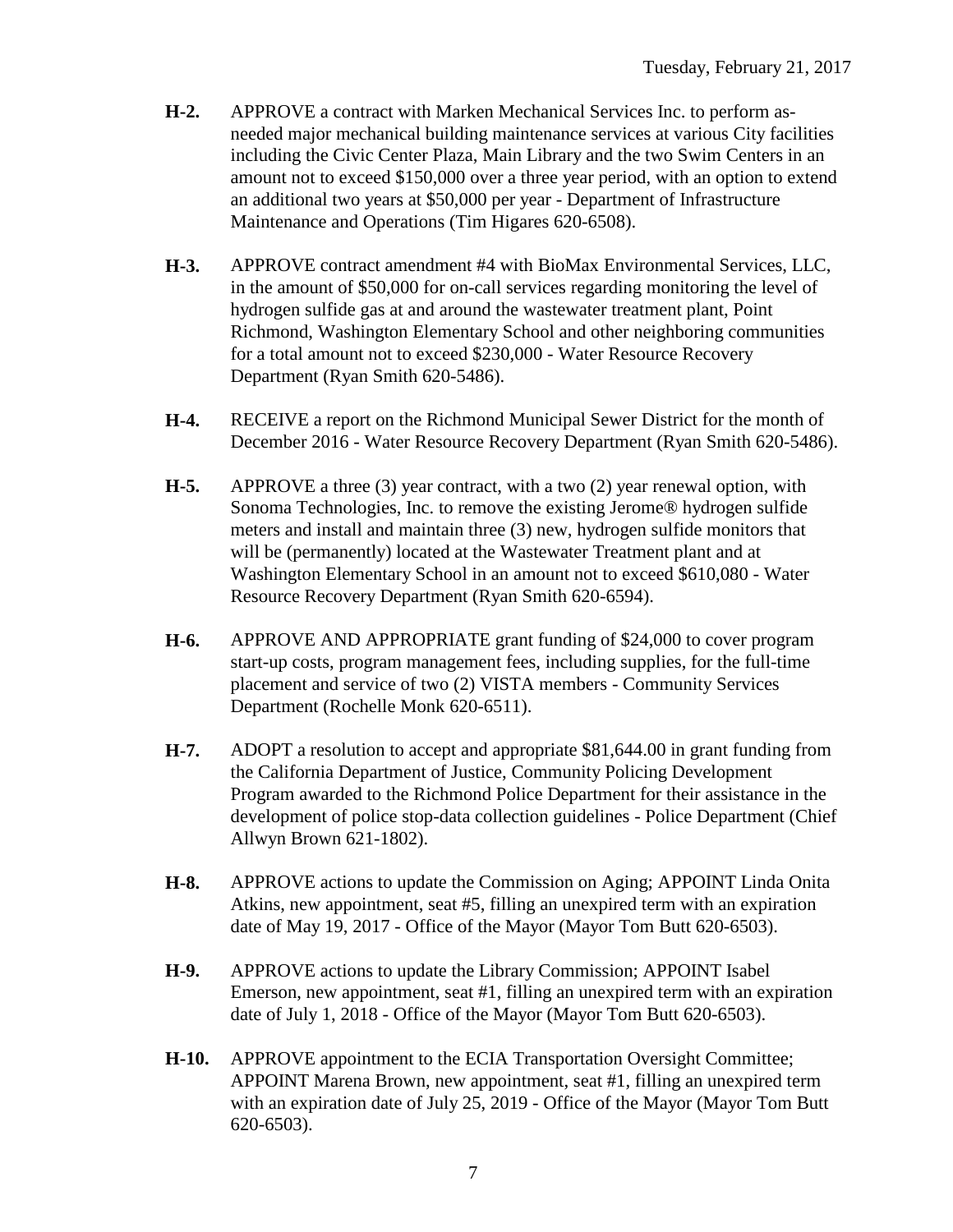- **H-11.** APPROVE actions to update the Urban Forest Advisory Committee; APPOINT Liz Bittner, new appointment, seat #2, filling an unexpired term with an expiration date of November 17, 2018 - Office of the Mayor (Mayor Tom Butt 620-6503).
- **H-12.** APPROVE actions to update the Arts and Culture Commission; APPOINT Silvia Ledezma, re-appointment, seat #7, term expiration January 31, 2021 - Office of the Mayor (Mayor Tom Butt 620-6503).
- **H-13.** APPOINT the following individuals to the Rent Board: Nancy Combs, new appointment, seat #1 term expiring February 21, 2019, and Virginia Finlay, new appointment, seat #2, term expiring February 21, 2019 - Office of the Mayor (Mayor Tom Butt 620-6503).
- **H-14.** APPROVE actions to update the Planning Commission; APPOINT Yu-Hsiang (Michael) Huang, new appointment, seat #5, filling an unexpired term with an expiration date of June 30, 2018 - Office of the Mayor (Mayor Tom Butt 620- 6503).
- **H-15.** APPROVE a first amendment to the legal services agreement with the Telecom Law Firm for representation of the City concerning telecommunications matters, including assistance with wireless and wired siting applications, in the amount of \$275,000 for a total contract amount of \$285,000 (with funds for payment generated from application fees for wireless facilities), with a term ending December 31, 2018 - City Attorney's Office/Planning and Building Regulations (Bruce Reed Goodmiller 620-6509/Richard Mitchell 620-6706).
- **H-16.** AUTHORIZE execution of a Legal Services Agreement with Burke Williams & Sorensen and Thomas Brown to assist staff on issues related to the General Plan Amendment for Northshore (Change Area 12) in an amount Not To Exceed \$50,000 with a term ending December 31, 2017 - City Attorney's Office (Bruce Reed Goodmiller 620-6509).
- **H-17.** REVIEW and APPROVE the City's Investment and Cash Balance Report for the months of September, October, November and December 2016 - Finance Department (Belinda Warner/Latha Ravinder 620-6739).
- **H-18.** APPROVE the minutes of the regular City Council meetings held Tuesday, January 24 and February 7, 2017 - City Clerk's Office (Pamela Christian 620- 6513).

### **I. PUBLIC HEARINGS**

**I-1.** ADOPT a resolution of intention to grant to SFPP, L.P. (Kinder Morgan) a 10 year franchise to use or lay and use oil pipes and appurtenances for the purpose of transmitting and distributing oil and oil products within the City's rights-ofway - Engineering and CIP Department (Yader A. Bermudez 774-6300).